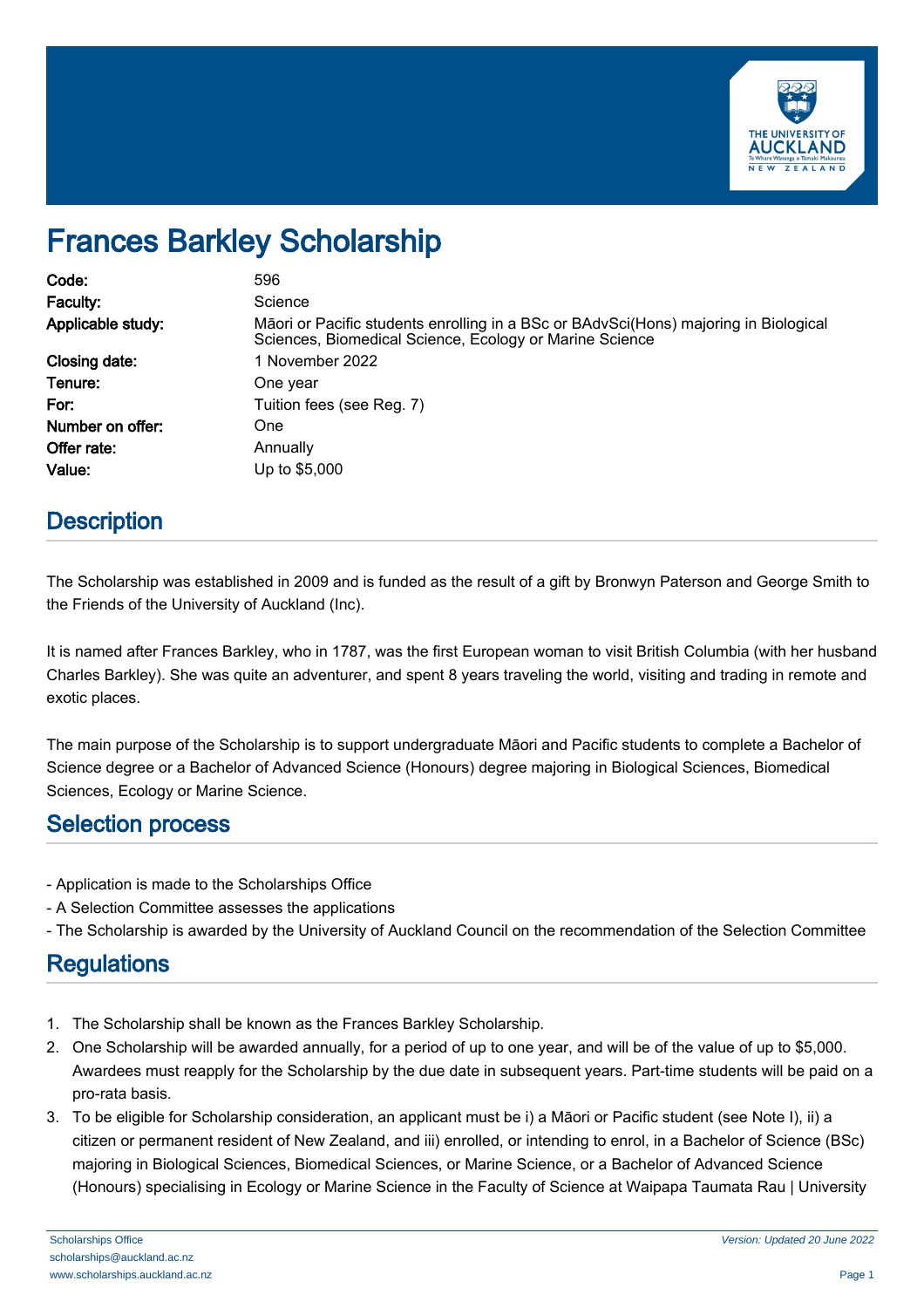of Auckland. Students who enrol on a part-time basis or in a conjoint degree will also be considered. A grade point average (GPA) or grade point equivalent (GPE) of 4.00 is required for Scholarship consideration

- 4. The basis of selection will be demonstrated academic achievement, and a personal statement outlining the applicant's motivation to succeed at university and financial need (see Notes III and IV).
- 5. The Scholarship will be awarded by the University of Auckland Council on the recommendation of a Selection Committee comprising the Dean of the Faculty of Science (or nominee), the Head of the School of Biological Sciences (or nominee), and one representative of the Donor (appointed by sponsors or trustees).
- 6. The Scholarship will be paid as a compulsory fees credit in two equal instalments in Semester One and Two, as soon as is practical after confirmation of the awardee's enrolment (that is, after the final date on which a student may add or delete courses without incurring a late enrolment fee). If the recipient's fees have already been covered by any fee-paying scheme, scholarship or award, the value of the Frances Barkley Scholarship may be paid out in two equal lump sum payments in the third week of Semester One and Semester Two to assist the recipient with living costs (see Note V). Part-time students will be paid on a pro-rata basis.
- 7. The Scholarship may be concurrently held with any other scholarship, award or grant as long as the regulations for that scholarship, award or grant permit and the University of Auckland Council is informed and approves. It is the responsibility of the awardee to declare to the Scholarships Office all other scholarships, awards or grant funding received and for which the awardee receives payment while also in payment for this Scholarship.
- 8. The University of Auckland Council, in consultation with the Donor, has the power to terminate or suspend a Scholarship if it receives an unsatisfactory report on the progress of a Scholar from the Head of the School of Biological Sciences.
- 9. The University of Auckland Council is not obliged to make an award if it is determined there is no candidate that meets the criteria and/or no candidate of sufficient merit.
- 10. Waipapa Taumata Rau | University of Auckland can amend or vary these Regulations, in consultation with the Donor, provided that there is no departure from the main purpose of the Scholarship.
- 11. Applications close with the Scholarships Office on 1 November in the year preceding the award.
- 12. Notes [I]-[VII] below are deemed to be regulations.

# **Notes**

- I. Pacific applicants are defined as citizens or permanent residents of New Zealand who are of indigenous Pacific descent from any of the following islands: Samoa, American Samoa, Tonga, Cook Islands, Niue, Tokelau, Fiji, Rotuma, Solomon Islands, Vanuatu, New Caledonia, Papua New Guinea, Kiribati, Tuvalu, Palau, Marshall Islands, Federated States of Micronesia, Wallis and Futuna, Hawaii, French Polynesia, Rapanui (Easter Island).
- II. For the purpose of this scholarship, academic achievement for students enrolling in their first year of tertiary study is based on results at level two or higher in the National Certificate of Educational Achievement (NCEA) or an equivalent qualification. For students entering their second year of tertiary study, academic achievement is assessed as a Scholarships grade point average (GPA) or grade point equivalent (GPE) obtained over the applicant's first year of full-time graded study. For students entering their third or subsequent year of tertiary study, academic achievement is assessed as a Scholarships GPA or GPE obtained over the applicant's most recent two years of fulltime graded study.
- III. Financial need will be determined by a range of factors including eligibility for a StudyLink Student Allowance, and personal and financial circumstances. Candidates need to demonstrate that they are experiencing financial hardship and that they are struggling to meet basic living costs. Incurred debt is not evidence of financial hardship.
- IV. In making a recommendation for this scholarship the selection committee shall take into account other scholarships, bursaries and awards held by the applicants, with a view to achieving a fair distribution of monies.
- V. Tuition/Compulsory fees are those only related to the relevant programme of study, plus Student Services Fee and Building Levy.
- VI. Payments under the terms of this Scholarship remain tax-free as long as they are used for the payment of costs associated with an awardee's programme of study and/or to assist the awardee with living costs while studying.